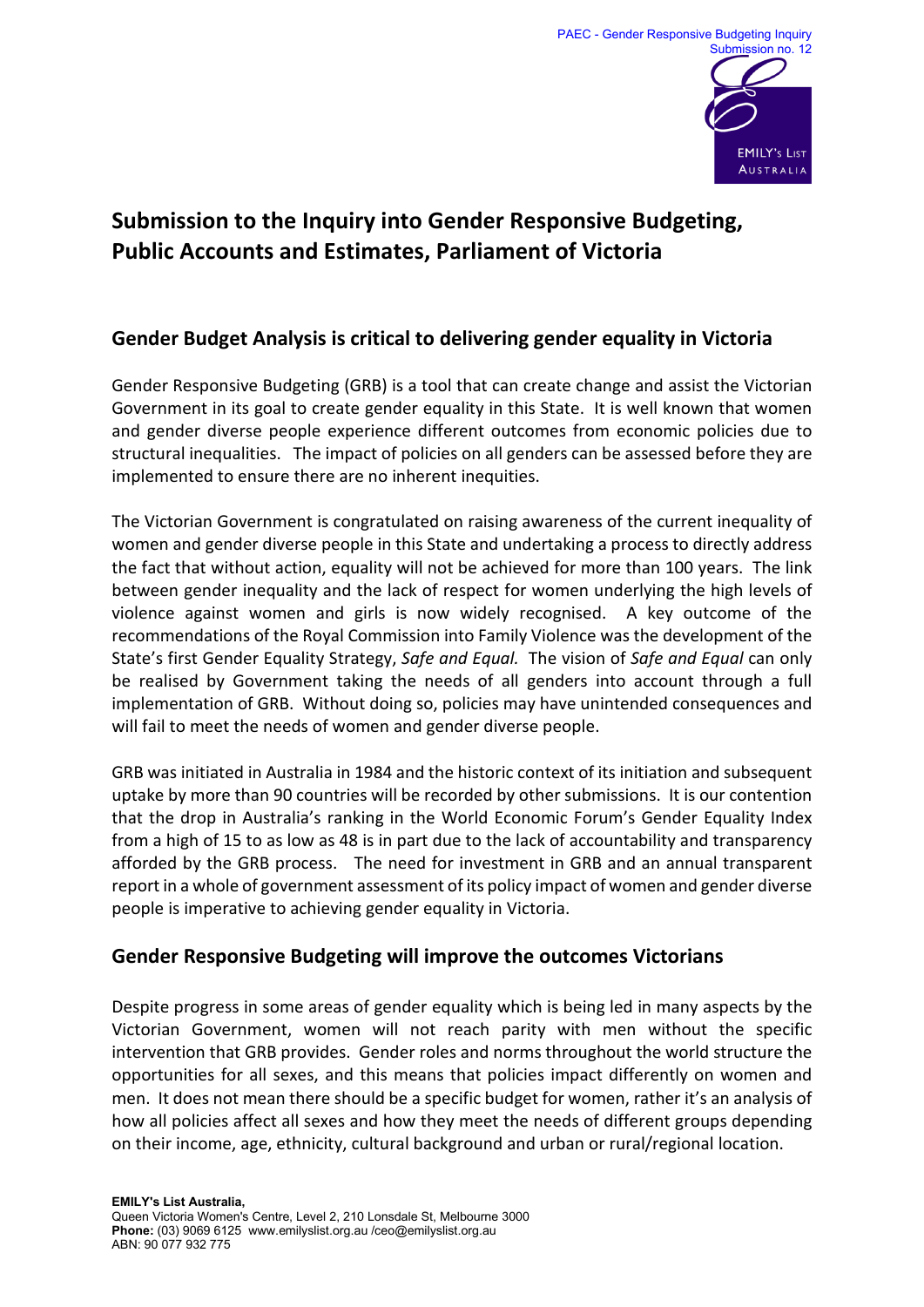GRB assesses inequalities in the paid economy, encompasses unpaid work such as caring, volunteering and domestic work, acknowledges that income is not shared equally in all households and the differing ability people to participate in decision making processes. The Victorian Government is leading in the country in addressing family violence, the inequality of women and girls who experience violence can also assessed by GRB.

Women continue to be under-represented in public life and consequently policy, including economic policy, may not take the needs of women in account nor give them the priority required to address the current inequities.

#### **The Victorian Government can lead by example**

In leading the way with public sector reporting and application of GRB processes, there is also a case for providing both the example to follow, and the tools required, for local government, private sector and non-government organisations to apply the gender impact analysis on their own policies and budgets. To encourage that outcome, resources should be allocated to establishing a gender equality budget group similar to that in the UK, that trains and encourages non-Government organisations to implement their own versions of gender impact analysis in their decision-making processes. There is a need to capacity build across the community in order to attain gender equality in all its settings, not only within government.

The assessment of the impact of policy decisions and budget expenditure should encompass the following principles

- The long-term impact over a lifetime in addition to the immediate impact which is often the focus
- The impact on individuals, as well as the household
- Account for the unpaid economy
- Intersection with differences of ethnicity, income, disability, rural/regional etc with a focus on the least advantage
- Quantify and report the gender differences

There is now the opportunity to establish Victoria as world leadersin GRB and gender equality by adopting best practice in the implementation of fully analysed economic and social policy development. This will take investment in expertise to deliver and independently monitoring of progress. This process should be aligned with the Gender Equality Strategy and the Gender Equality Act currently before the Parliament. In order to protect this investment and not allow subsequent loss of expertise and benefits on long term best practice budgetary processes, GRB should be protected from changes by future governments by legislation.

We thank the members of PAEC for the opportunity to raise the importance of gender responsive budgeting across governments at all levels and with the broader community of private sector, not-for-profits and community-based organisations in achieving equality for all Victorians.